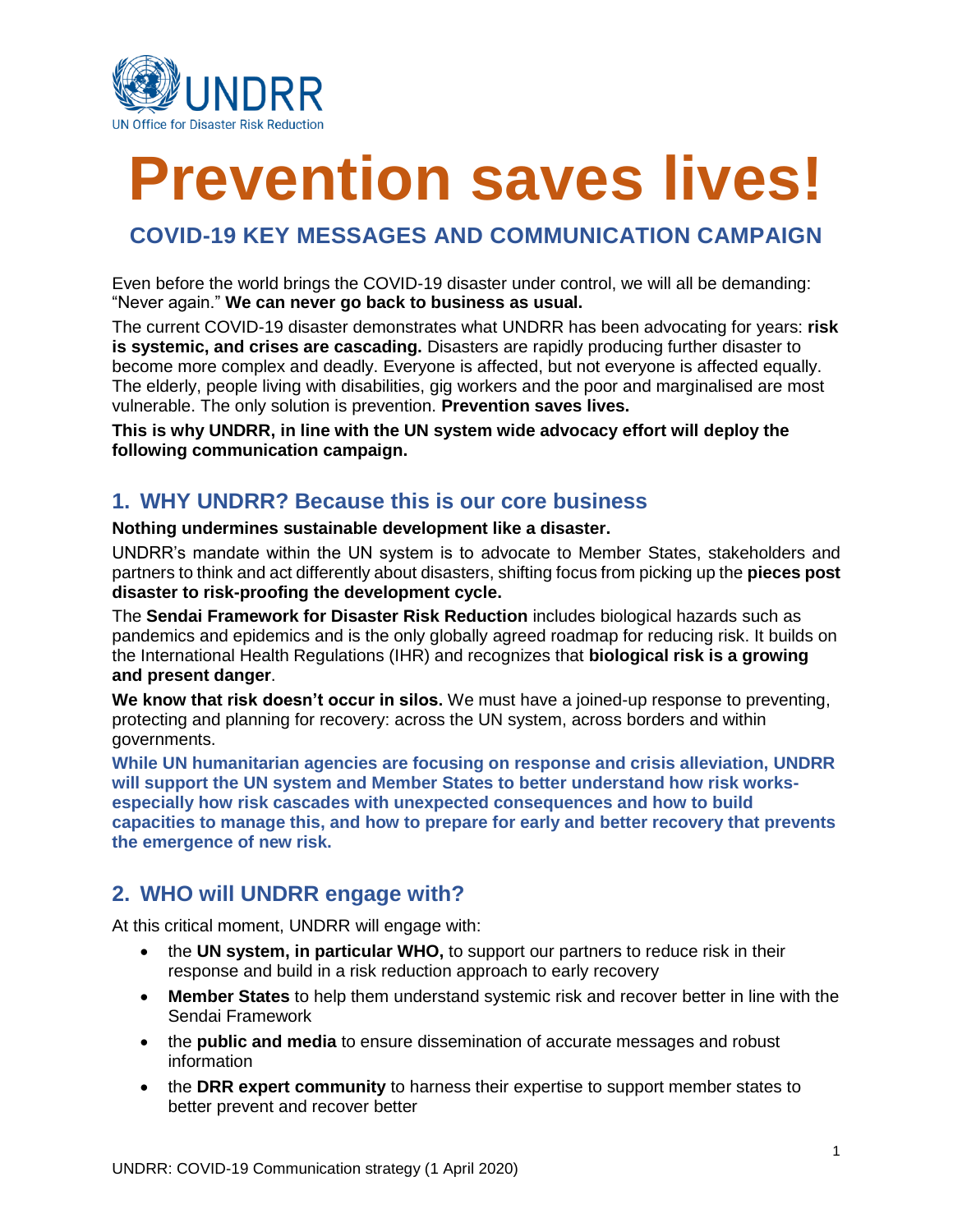

- **the most vulnerable,** the elderly, women, persons living with disabilities, the poor and marginalised, to mitigate negative socio-economic impact on them and to ensure a human rights approach for recovery efforts to not expose people to more risk or create new risk
- **children and youth** to begin cultivating the next generation of leaders, and to ensure they are part of decision-making conversations about their future

## **3. WHAT will UNDRR say?**

UNDRR will apply its mandate to support and advocate to Member States, stakeholders and partners to think and act differently about disaster risk reduction, shifting focus from picking up the **pieces post disaster to risk-proofing the recovery and subsequent development cycle.**

## **KEY MESSAGES – TOPLINE**

**(1) Prevention saves lives**

- **Prevention saves lives:** it is never too late for countries to take significant and bold preventive actions to stop the spread…and never too early to start.
- **COVID-19 is testing our resilience:** we need to work together to support individuals, communities and economies react, rebound and recover better.
- **Viruses don't need passports** and in our global society, they thrive when we don't apply a collective and unified approach. Global systems such as trade, travel and finance interconnect more and more. We need an all of government, all of society, all of world approach if we are to defeat COVID-19.

## **(2) Protect the most vulnerable**

- **COVID-19 does not discriminate, but its impact does.** Governments must identify the most vulnerable in their countries and dedicate budgeted resources to prevent the spread of COVID 19 and support high-risk groups, including the elderly, women, day workers and the poor; persons living with disabilities; migrants and displaced populations; and slum dwellers and the homeless.
- **A threat to one of us, is a threat to all of us**. We are only as strong as the weakest: we must leave no one behind. Developed countries with more resources available to respond to the outbreak need to attend first and foremost to the safety and well-being of their own citizens but must be international support to low- and middle-income countries that are struggling to cope with the outbreak.

## **(3) Back to normal is not good enough: we must recover and build back better**

• **Because the nature of risk has changed: it is systemic, joined-up, and cascading.**  One risk transforms into another, exposing and exacerbating existing vulnerabilities.

We see this with #COVID-19: a biological hazard making clear the precarious systems upon which trade, food, energy, transportation, and social safety nets rely. The UN flagship report on risk – the Global Assessment Report – GAR (May 2019), highlighted this.

• **So, we must fight systemic risk with a systemic approach.** We cannot work in silos. We must map risk from many angles and work in a collaborative, trans-boundary way since hazards do not respect borders or politics. Solutions are needed across sectors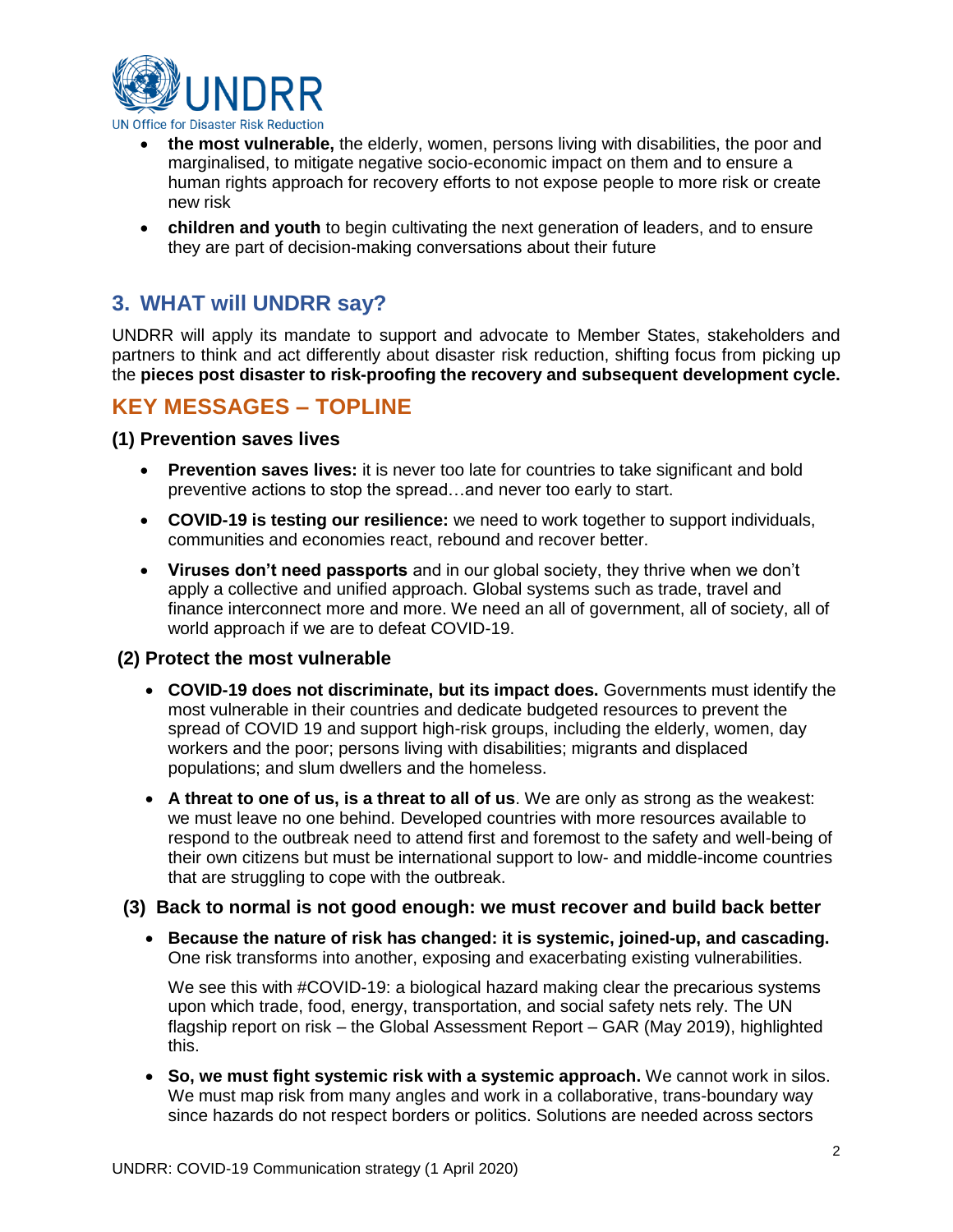

such as water, sanitation and hygiene; education; health and nutrition; livelihoods; child and social protection; shelter and housing; and public open spaces.

- **Recovery must seek to build the resilience of public and private systems, and planning must start now.** The challenges presented by this disaster will form the basis for new plans and designs to ensure public and private systems are made resilient in the face of future hazards.
- **This is the opportunity to build resilience into COVID-19 recovery plans.** National and local governments must factor in biological hazards and risks in their national and local disaster risk reduction strategies (Sendai Framework Target (e))

## **(4) Crisis leads to opportunity**

- **This crisis has given us a huge opportunity.** It makes us rethink the way we work, educate our children, and even our cultural customs. If there was ever a time to realign towards social, economic and environmental sustainability, it is now.
- **We must learn from what is working.** There may be secondary or seasonal waves and there will be more viruses and more disasters. We need to factor in governance, community resilience, and global best practice.
- **Risk does not occur in silos.** We must have a coordinated approach to understanding and reducing risk across borders and within governments.
- **COVID-19 has demonstrated the need for a whole-of-government approach** that leverages the capacities of all relevant line Ministries, including National Disaster Risk Management Agencies.
- The scale of the disaster requires new ways of working, and innovative partnerships to ensure interventions go to scale and efforts to prevent transmission reach down to the community level, where impact will be greatest.

## **4. What will UNDRR do: "PREVENTION SAVES LIVES!" campaign**

## **(1) Main Concept**

At the centre of our communication activity, we will develop a 360-degree communication campaign that spans the pandemic stages: "Prevention saves lives".

A range of communication tools from social media messages to opinion pieces, guides for practitioners such as Words Into Action publications will be generated.

The core message – "Prevention saves lives" – will be linked to other key messages about systemic risk and cascading disasters and on how we need to recover and build back better.

Pandemics by nature move quickly through a recognised set of stages. UNDRR will be cognisant of each stage: ready to be involved in the most relevant global dialogue at each point of the journey.

## **(2) Main Outputs**

### **(a) Immediate and short-term deliverables**

**Media and public relations**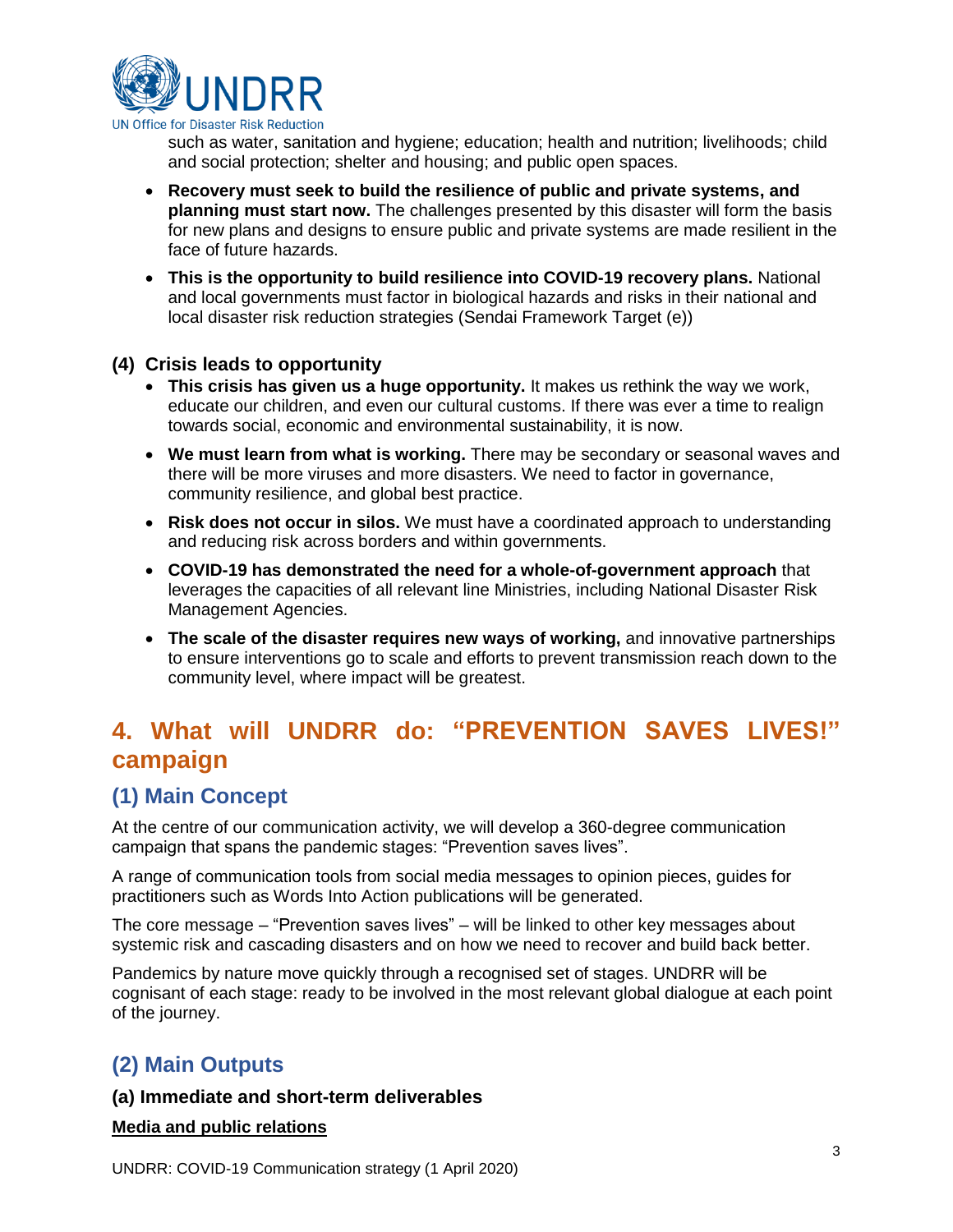

- **- Op-ed: Aim to place an op-ed in an international top tier paper** by the SRSG highlighting the systemic nature of risk, the danger of cascading disasters and the importance of prevention. Transform the op-ed for placement in relevant regional media outlets.
- **- Activate DIRAJ journalists** a network of 50 African DRR journalists supported by UNDRR- to film and produce content on how African countries are preparing to face the pandemic, how they are responding, and what support they need.

## **Social media**

- **- Share the messages of the SG and WHO** targeting individuals and informing them of what to do to reduce personal risk.
- **- Develop a 3-month social media campaign running across UNDRR corporate channels** (Twitter, Facebook and LinkedIn [audience of 100,000+ followers], with assets provided to UN partners and other stakeholders (including ARISE private sector network, Stakeholder Engagement Mechanism, Science and Technology Group, parliamentarians) for amplification on other non-UNDRR owned platforms.

### **Media capacity building**

**- Together with [Solutions Journalism](https://www.solutionsjournalism.org/) Network, host a series 'how to talk about risk' information session for journalists in different regions** to build media capacity to talk accurately about risk and how countries can start to plan to recover early.

#### **Communication expert capacity building**

**- Host a 'how to communicate risk for behaviour change' information session** working with public risk communication experts to develop and host a series of risk communication online webinars for professional communicators (within UN system and external), exploring how to best communicate risk for behaviour change.

#### **Knowledge management**

- **- Launch the new Words Into Action guide on** [Children and Youth Engagement in](https://www.preventionweb.net/publications/view/67704)  [Disaster Risk Reduction and Resilience Building](https://www.preventionweb.net/publications/view/67704) focusing primarily on natural hazards, highlighting lessons learned which are connected directly to COVID-19 response and action. 1
- **- Curate a COVID-19 collection in PreventionWeb** to actively source best practice information, lessons learnt and [publish opinion blogs](https://www.preventionweb.net/news/view/70921) from DRR experts.
- **-** Source a series of **'solution stories'<sup>2</sup>** from around the world, partnering with civil society organisations and focussing on innovative ways of problem solving and reducing risk, to be published on PreventionWeb and the UNDRR website, and linked to through tweets, Facebook and LinkedIn posts.

### **Amplification and partnership**

 $\overline{a}$ 

**- Contribute to regional ONE UN COVID-19 communication activities:** provide input and content assets for country team (UNCT) COVID-19 communication activities (key

<sup>&</sup>lt;sup>11</sup> WiA Guide supplement[: 300+ resources on DRR, Children and Youth](https://www.preventionweb.net/files/67704_wiachildrenyouthresources.pdf)

<sup>2</sup> <https://www.bbc.com/news/world-asia-51866102>